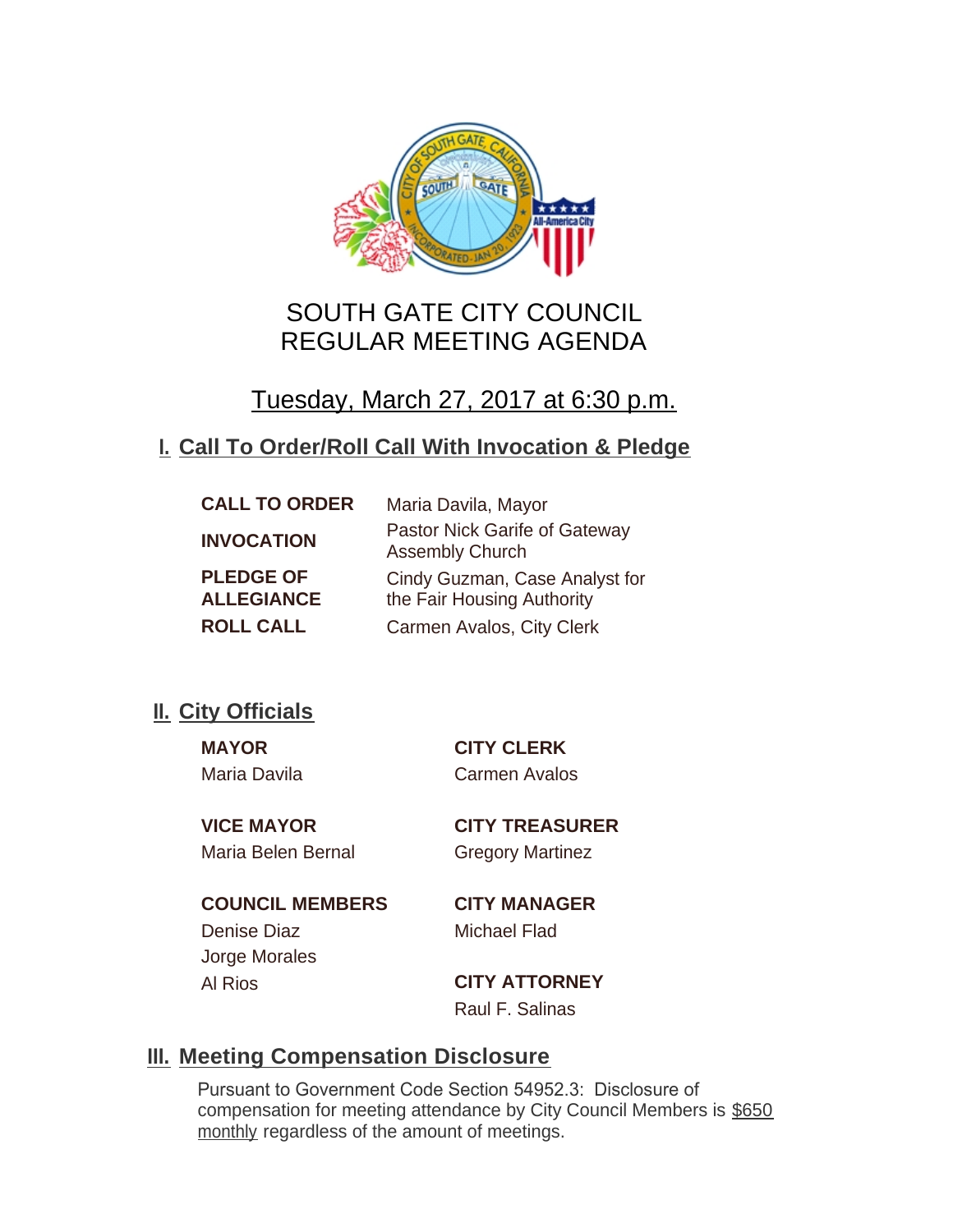# **Proclamations, Certificates, Introductions And IV. Ceremonial Actions**

### **1. Proclamation Declaring April As National Fair Housing Month**

The City Council will issue a Proclamation declaring the month of April 2018 as National Fair Housing Month. (CD)

Documents:

### [ITEM 1 REPORT 03272018.PDF](http://cityofsouthgate.org/AgendaCenter/ViewFile/Item/5641?fileID=12003)

## **2. Proclamation Declaring April As DMV/Donate Life California Month**

The City Council will issue a Proclamation declaring the month of April as DMV/Donate Life California Month and encouraging residents to check "yes" to donating organs when applying for or renewing their driver license or ID card. (CD)

Documents:

## [ITEM 2 REPORT 03272018.PDF](http://cityofsouthgate.org/AgendaCenter/ViewFile/Item/5642?fileID=12004)

# **Public Hearings V.**

## **3. Ordinance Repealing Certain Sections Of Chapter 8.04 (Traffic Administration) Of Title 8 (Traffic) To Dissolve The Defunct Traffic Committee**

The City Council will conduct a Public Hearing to consider introducing an **Ordinance** dissolving the defunct Traffic Committee by repealing Sections 8.04.040 (Traffic Committee), 8.04.050 (Membership of the Traffic Committee), 8.04.060 (Authority of the Traffic Committee) and 8.04.070 (Meetings, Staff, Agendas, Minutes), of Chapter 8.04 (Traffic Administration), of Title 8 (Traffic), of the South Gate Municipal Code. (PW)

Documents:

## [ITEM 3 REPORT 03272018.PDF](http://cityofsouthgate.org/AgendaCenter/ViewFile/Item/5653?fileID=12008)

# **<u>VI. Comments From The Audience</u>**

During this time, members of the public and staff may address the City Council regarding any items within the subject matter jurisdiction of the City Council. Comments from the audience will be limited to five (5) minutes per speaker; unless authorized by the Mayor, the time limit may not be extended by utilizing another member's time. There will be no debate or action on items not listed on the agenda unless authorized by law.

Note: The City Council desires to provide all members of the public with the opportunity to address the Council. Nevertheless, obscene language, comments intended to disrupt or interfere with the progress of the meeting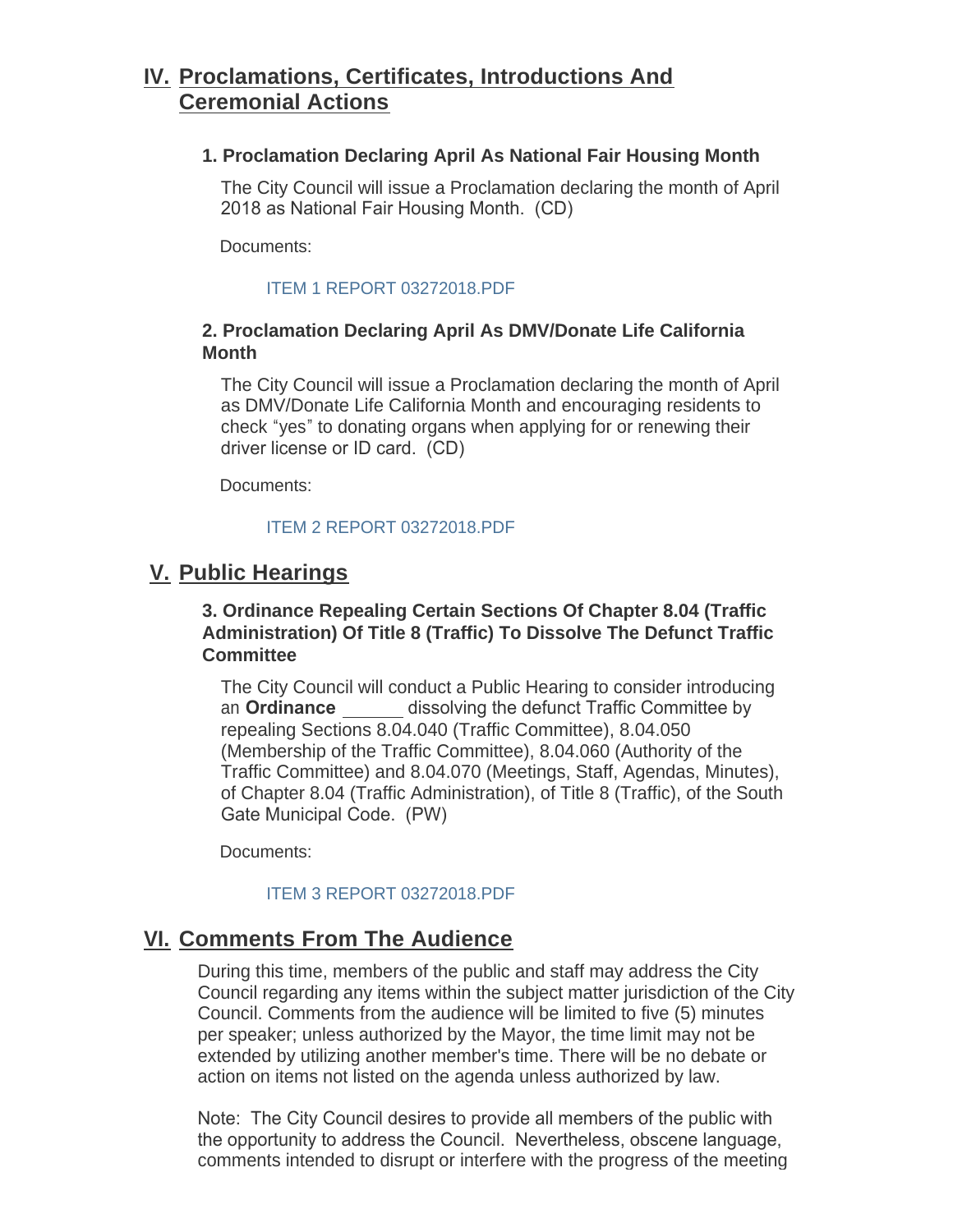comments intended to disrupt or interfere with the progress of the meeting or slanderous comments will not be tolerated and may result in ejection and/or may constitute a violation of South Gate Municipal Code Section 1.04.110.

## **<u>VII. Reports And Comments From City Officials</u>**

During this time, members of the City Council will report on matters pertaining to their service on various intergovenmental boards and commissions as a representative of the City pursuant to Assembly Bill 1234. City Council Members will also have an opportunity to comment on matters not on the agenda.

Following the City Council Members, reports and comments will be heard by the City Clerk, City Treasurer, City Manager and Department Heads.

## **Consent Calendar Items VIII.**

Agenda Items **4, 5 and 6** are consent Calendar Items. All items including Ordinances, Resolutions and Contracts, may be approved by adoption of the Consent Calendar, individually and collectively by one (1) motion. There will be no separate discussion of these items unless Members of the City Council, the public, or staff request that specific items be removed from the Consent Calendar for separate discussion and action.

Any Motion to introduce or adopt an Ordinance on the Consent Calendar shall be: (1) a motion to waive the reading of the Ordinance and introduce the Ordinance or (2) a motion to waive the reading of the Ordinance and adopt the Ordinance, as appropriate.

#### **4. Changes To Dental, Vision And Life Insurance Providers, And Implementing A Long-Term Disability Insurance Program**

The City Council will consider: (ADMIN SVCS)

a. Approving the change in dental providers from Delta Dental/Delta Allied to Principal Insurance for the PPO and EPO plans and California Dental Network for the DHMO, effective May 1, 2018;

b. Approving the change in vision providers from VSP to Superior Vision, effective May 1, 2018;

c. Approving the change in group life and AD&D insurance from Guardian Insurance to Principal Insurance, effective May 1, 2018;

d. Approving the implementation of a long-term disability insurance program for full-time city employees with Reliance Standard Insurance;

e. Directing the Director of Administrative Services to present the proposed agreements at a future City Council meeting for formal approval; and

f. Authorizing the Director of Administrative Services to be the contract administrator for purposes of the day-to-day administration of the subject contracts.

Documents: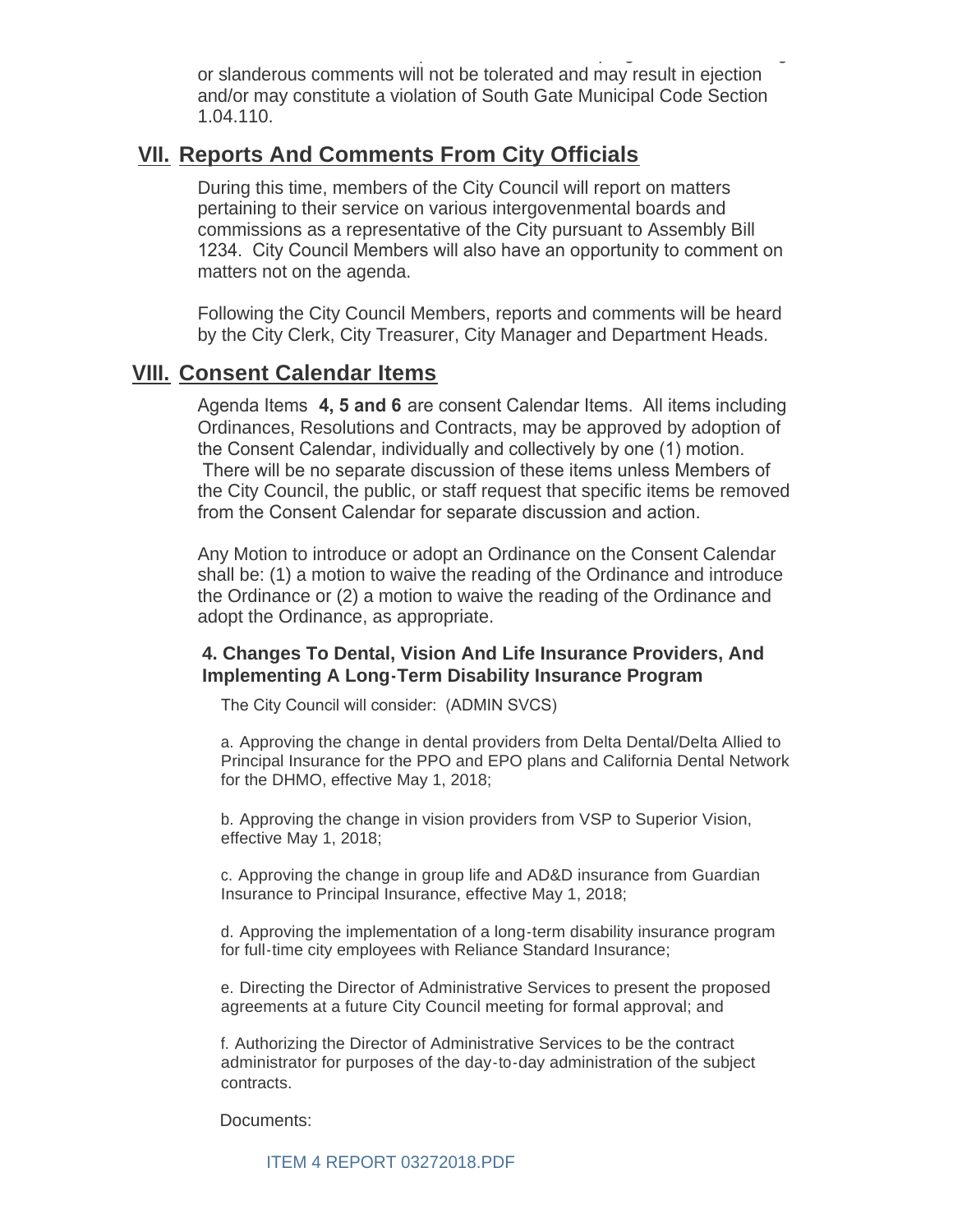## **5. Amendment No. 1 To Contract No. 3344 With CivilSource For Staff Augmentation Services For Capital Improvement Program Projects**

The City Council will consider: (PW)

a. Approving Amendment No. 1 to Contract No. 3344 with CivilSource to provide staff augmentation services for an additional 12 months necessary for the delivery of the Capital Improvement Program, in an amount not-to-exceed \$150,000; and

b. Authorizing the Mayor to execute Amendment No. 1 in a form acceptable to the City Attorney.

Documents:

#### [ITEM 5 REPORT 03272018.PDF](http://cityofsouthgate.org/AgendaCenter/ViewFile/Item/5657?fileID=12012)

#### **6. Minutes**

The City Council will consider approving the Special and Regular Meeting minutes of February 13, 2018 and February 27, 2018. (CLERK)

Documents:

[ITEM 6 REPORT 03272018.PDF](http://cityofsouthgate.org/AgendaCenter/ViewFile/Item/5652?fileID=12007)

## **IX. Reports, Recommendations And Requests**

### **7. Agreement With Willdan Engineering, Inc., For Design And Construction Services For The Hildreth Avenue Traffic Mitigations Project**

The City Council will consider: (PW)

a. Receiving and filing the Hildreth Avenue Traffic Study and Hildreth Avenue Pilot Program, and authorize staff to implement Alternative No. 2, as necessary to mitigate traffic conditions on Hildreth Avenue, between Firestone Boulevard and Southern Avenue;

b. Amending the Capital Improvement Program to add the Hildreth Avenue Traffic Mitigations Project as necessary to implement Alternative No. 2 and appropriate \$134,000 in Measure M to fund it;

c. Approving an Agreement (**Contract** ) with Willdan Engineering, Inc., to provide design and construction documents for the Hildreth Avenue Traffic Mitigations Project, for an amount not to exceed \$24,000; and

d. Authorizing the Mayor to execute Agreement in a form acceptable to the City Attorney.

Documents:

[ITEM 7 REPORT 03272018.PDF](http://cityofsouthgate.org/AgendaCenter/ViewFile/Item/5670?fileID=12015)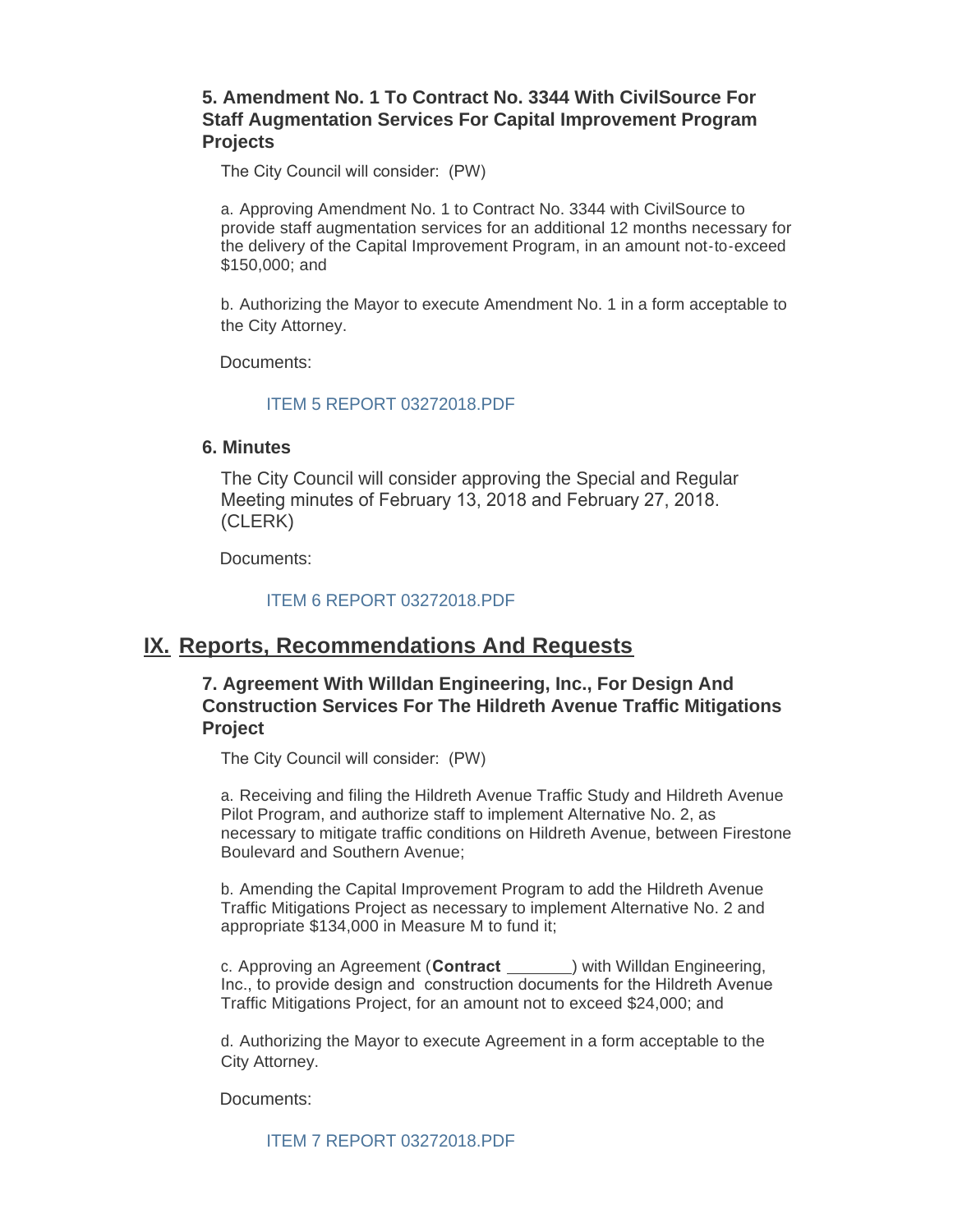### **8. Agreement With OFO US Limited To Provide A Dockless Bike Share Program**

The City Council will consider: (CD)

a. Approving an Agreement (Contract **\bubband{callengenation**} with OFO US Limited to provide a dockless bike share program, at no cost to the City, for a one year term; and

b. Authorizing the Mayor to execute the Agreement in a form acceptable to the City Attorney.

Documents:

#### [ITEM 8 REPORT 03272018.PDF](http://cityofsouthgate.org/AgendaCenter/ViewFile/Item/5654?fileID=12009)

#### **9. City Branding Initiative Options**

The City Council will consider selecting a new City logo and tagline to begin the City's branding initiative: (CD)

Documents:

#### [ITEM 9 REPORT 03272018.PDF](http://cityofsouthgate.org/AgendaCenter/ViewFile/Item/5655?fileID=12010)

#### **10. Youth Employment And Job Training Program Options**

The City Council will consider: (PARKS)

a. Selecting from the following organizations to provide Youth Employment and Job Training Programs (Programs) for the Summer of 2018:

- 1. Conservation Corp of Long Beach;
- 2. HUB Cities Career Center;
- 3. California Latino Leadership Institute;
- 4. City of South Gate Internships;
- 5. Rise;

b. Providing guidance on a suggested budget for selected organizations and direct the Administrative Services Director to include these amounts in the Fiscal Year 2018/19 budget; and

c. Directing the Director of Parks & Recreation to negotiate agreements with the selected organizations and present proposed agreement(s) at a future City Council meeting for formal approval.

Documents:

#### [ITEM 10 REPORT 03272018.PDF](http://cityofsouthgate.org/AgendaCenter/ViewFile/Item/5656?fileID=12011)

#### **11. Warrant Register For March 27, 2018**

The City Council will consider approving the Warrants for March 27, 2018. (ADMIN SERVICES)

Total of Checks: \$2,301,983.35 Voids \$ (0.00) Total of Payroll Deductions: \$ (312,961.57)